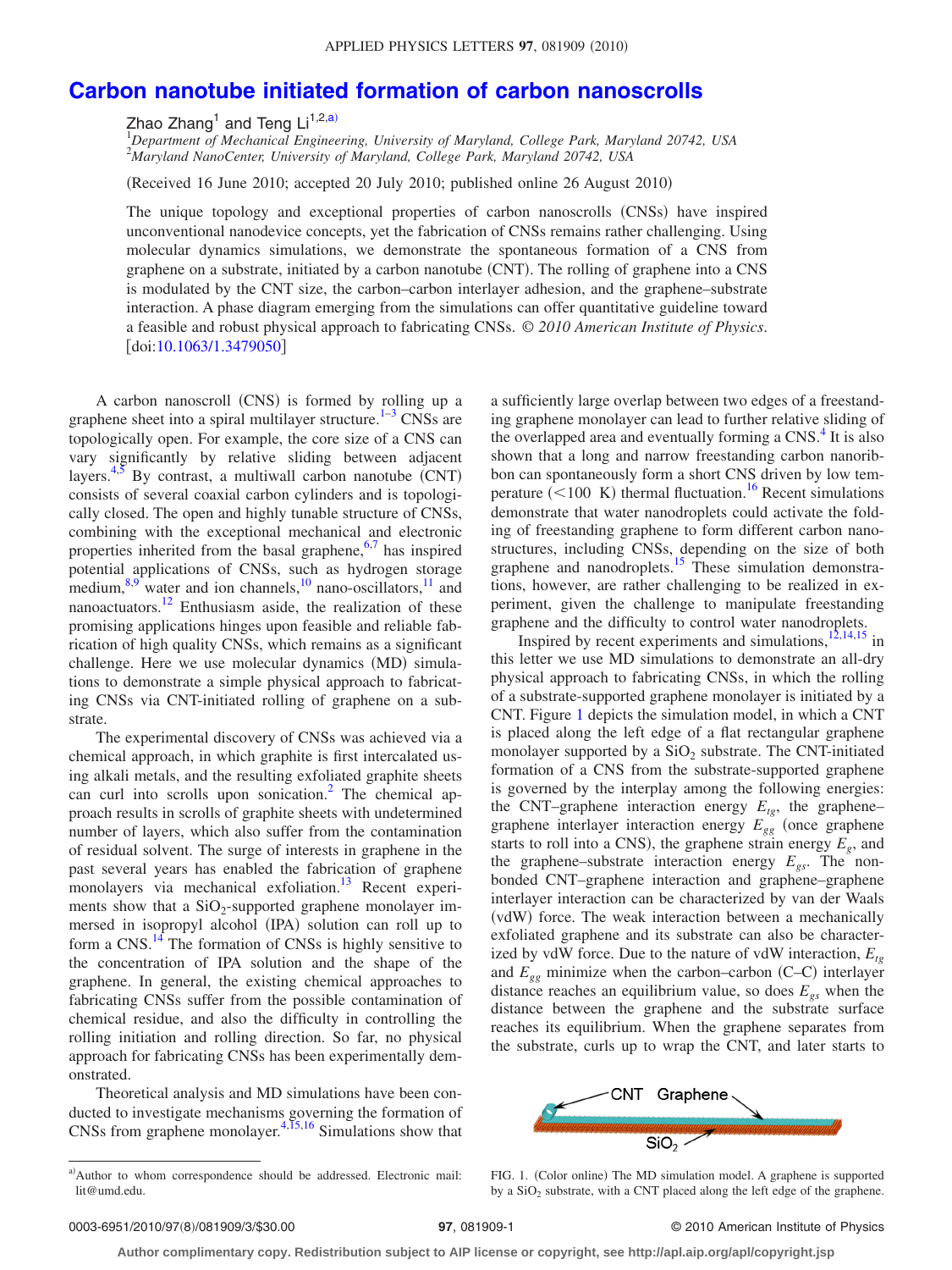<span id="page-1-0"></span>

FIG. 2. (Color online) Three modes of evolution of the  $CNT$ –graphene–substrate system. (a), (f), and (k) plot the variation in the total potential energy of the system as a function of simulation time for each mode, respectively;  $[(b)–(e)]$  Snapshots of a  $(10,10)$  CNT gliding on the substrate-supported graphene at 0 ps, 15 ps, 40 ps, and 100 ps, respectively;  $[(g)–(j)]$  Snapshots of the graphene wrapping a (12,12) CNT at 20 ps, 65 ps, 120 ps, and 200 ps, respectively;  $[(1)–(0)]$  Snapshots of the graphene rolling into a CNS, initiated by a  $(18,18)$ CNT, at 20 ps, 45 ps, 60 ps, and 160 ps, respectively. The two dotted fitting curves in  $(k)$  show that the graphene further rolling into a CNS  $[$  from  $(n)$  to  $(o)$  $]$ leads to more substantial decrease of potential energy than that due to graphene wrapping CNT [from (l) to (m)]. In all three cases shown here,  $\lambda_{\text{CC}}=1$  and  $\lambda_{\text{CS}}=1$ (enhanced online). Video 1, [[URL: http://dx.doi.org/](http://dx.doi.org/10.1063/1.3479050.1) [10.1063/1.3479050.1](http://dx.doi.org/10.1063/1.3479050.1); Video 2, [URL: http://](http://dx.doi.org/10.1063/1.3479050.2) [dx.doi.org/10.1063/1.3479050.2](http://dx.doi.org/10.1063/1.3479050.2); Video 3, [URL:](http://dx.doi.org/10.1063/1.3479050.3) <http://dx.doi.org/10.1063/1.3479050.3>].

roll into a CNS,  $E_{tg}$  and  $E_{gg}$  decrease; on the other hand,  $E_{gs}$ increases, so does  $E_{\varrho}$  due to the mechanical deformation of the graphene associated with the wrapping and rolling. Above said,  $E_{te}$  and  $E_{ge}$  serve as the driving force while  $E_{gs}$ and  $E_g$  represent the resistant force in the CNT-initiated formation of a CNS from a substrate-supported graphene.

In the simulations, the C–C bonds in the CNT and graphene are described by the second generation Brenner potential.<sup>17</sup> The nonbonded CNT–graphene interaction and graphene–graphene interlayer interaction are described by a Lennard–Jones pair potential  $V_{\text{CC}}(r) = 4\lambda_{\text{CC}} \varepsilon_{\text{CC}} (\sigma_{\text{CC}}^{12}/r^{12})$  $-\sigma_{\text{CC}}^{6}/r^{6}$ ), where  $\varepsilon_{\text{CC}}$ =0.00284 eV,  $\sigma_{\text{CC}}$ =0.34 nm, and  $\lambda_{\text{CC}}$ is a tuning factor that is used to vary the C–C interaction energy to study its effect on the CNS formation. It has been shown that the effective C–C interaction energy in a CNS can be tuned by an applied dc/ac electric field.<sup>12[,18](#page-2-17)</sup> The nonbonded graphene– $SiO<sub>2</sub>$  substrate interaction is described by a Si–C pair potential and an O–C pair potential, both of which take the same form of  $V_{\text{CC}}(r)$  but with different parameters, that is,  $\varepsilon_{\text{SiC}} = 0.00213 \text{ eV}$ ,  $\sigma_{\text{SiC}} = 0.15 \text{ nm}$ ,  $\varepsilon_{\text{OC}}$ =0.00499 eV, and  $\sigma_{OC}$ =0.23 nm, respectively. The tuning factor for the graphene–substrate interaction  $\lambda_{CS}$  is taken to be the same for both Si–C and O–C pair potentials. To reduce the computation size, all atoms in the  $SiO<sub>2</sub>$  substrate are fixed during simulation. This assumption is justified by the weak graphene–substrate interaction and the rigidity of bulk  $SiO<sub>2</sub>$ . The graphene used in the simulations is 50 nm long and 4 nm wide, with the right edge constrained on the substrate by a linear spring. CNTs with length of 4 nm but various diameters are used to study the effect of CNT size on the CNS formation. The MD simulations are carried out us-ing LAMMPS (Ref. [19](#page-2-18)) with Canonical Ensemble at temperature 300 K and with time step 1 fs.

Depending on the CNT size, C–C interaction strength and  $C-SiO<sub>2</sub>$  interaction strength, the CNT–graphene– substrate system shown in Fig. [1](#page-0-1) evolves in three different modes. Figure [2](#page-1-0) illustrates the time sequential snapshots of each mode of evolution and the corresponding variation in the total potential energy of the system. In the three cases shown in Fig. [2,](#page-1-0)  $\lambda_{CC}=1$  and  $\lambda_{CS}=1$ . CNTs of various diameters [i.e.,  $(10,10)$ ,  $(12,12)$ , and  $(18,18)$ ] are used, respectively.

The graphene strain energy  $E<sub>g</sub>$  due to wrapping a CNT is roughly inversely proportional to the square of the CNT diameter. If the CNT diameter is too small, the significant increase in  $E<sub>g</sub>$  and the corresponding increase in  $E<sub>gs</sub>$  due to graphene–substrate separation can overbalance the decrease in  $E_{t\rho}$  due to graphene wrapping the CNT. As a result, instead of wrapping the CNT, the graphene remains flat on the substrate, while the CNT glides on the graphene driven by the thermal fluctuation, as shown in Figs.  $2(b)-2(e)$  $2(b)-2(e)$ . The translational motion of the CNT on the graphene is expected to cause negligible variation to the total potential energy of the system except the thermal fluctuation, which is evident in Fig.  $2(a)$  $2(a)$ .

If a CNT of intermediate diameter is used, the increase in  $E<sub>g</sub>$  due to graphene bending and  $E<sub>gs</sub>$  due to graphene– substrate separation can be outweighed by the corresponding decrease of  $E_{t\rho}$ . Consequently, graphene can separate from the substrate under thermal fluctuation and start to wrap around the CNT [Fig.  $2(g)$  $2(g)$ ]. The total potential energy continues decreasing until the whole surface of the CNT is nearly wrapped by the graphene [Fig.  $2(h)$  $2(h)$ ]. Further rolling of the graphene is hindered by a local energy barrier due to the step formed by the left edge of the graphene adhering to the CNT. If the CNT radius is not sufficiently large, the energy barrier due to the graphene edge step can be too high and thus prevent the further rolling of graphene. This is analogous to a roller moving toward a speed bump of a fixed height. If the roller is too thin, instead of passing the bump, it can be bounced up in the air. As shown in Figs.  $2(h)$  $2(h)$  and  $2(i)$  $2(i)$ , the graphene-wrapped CNT rolls toward the graphene edge step, and is then bounced upward. The kinetic energy of the graphene-wrapped CNT leads to further separation of a short segment of graphene from the substrate, and then the graphene–substrate interaction pulls the separated graphene re-adhered back to the substrate. Such two processes repeat several times and the graphene segment eventually re-adheres back to the substrate after the excess translational kinetic energy is dissipated. The CNT remains wrapped by the graphene [Fig.  $2(j)$  $2(j)$ ].

If the diameter of the CNT is sufficiently large, the translational kinetic energy of the graphene-wrapped CNT can overcome the fixed energy barrier due to the graphene edge step. As a result, CNT-initiated rolling of the graphene continues and then an overlap between the left edge and the flat portion of the graphene forms. Such an overlap leads to the decrease in  $E_{gg}$ , which drives further rolling of graphene into